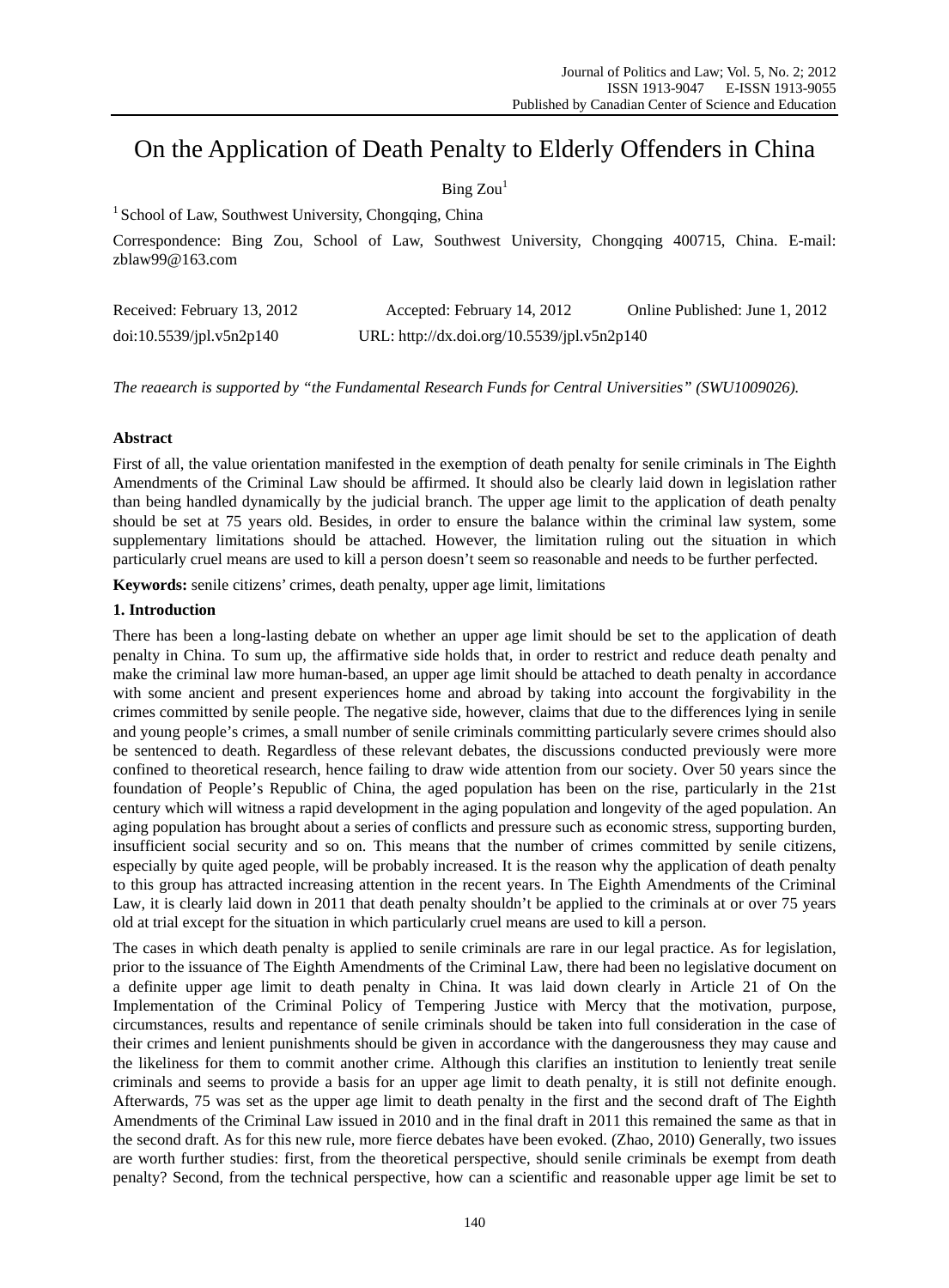## death penalty?

## **2. The Theoretical Perspective: Should Senile Criminals be Exempt from Death Penalty?**

Currently in China, there are two reasons supporting the objection to exempting senile criminals from death penalty: First, due to the different characteristics of old citizens and juveniles, they cannot be treated equally as to the death penalty issue. Death penalty doesn't apply to juveniles because of their immature minds and strong versatility, while for old people who have gone though most of their life, with mature minds they are fully aware of their actions. Comparatively, old people should be less forgivable then juveniles, therefore, a different death penalty policy should apply to them accordingly. Second, along with the social and economic development and improved living quality, more people at the age of 75 still have full capacity for criminal responsibility and are likely to commit capital crimes. Third, old people's exemption from death penalty may be taken advantage of by other people for severe criminal activities. Fourth, this is a violation against the principle that everyone is equal before the law. Fifth, since death penalty has seldom been applied to senile criminals over 75 in legal practice, it is better to leave it to be flexibly handled within criminal policies than to absolutely abolish it (Dong, 2011). Finally, not all those nations retaining death penalty have made similar rules and some nations' legislative experience may not be of universality.

## However, the above opinions may be argued against as follows:

## *2.1 Old People in This Age Range are Commonly Characterized by Weakened Criminal Responsibility*

Following the same track as one's life, one's criminal responsibility will go through an objective process from birth, development to recession, forming a parabolic line along with the change in his age. In the juvenile period, as one's intelligence and psychology get mature, his criminal responsibility capacity grows mature as well; in the middle-age period, one's criminal responsibility capacity remains stable in a mature state; when he gets old, with physical and psychological recession, one's mind and action are less mature than before, hence having weaker, finally no, capacity of criminal responsibility. Certainly a few senile criminals may have strong cognitive and controlling ability when committing crimes, but law can only apply to a majority instead of exceptions.

# *2.2 Juveniles Below 18 as Well as Pregnant Women, Exempt from Death Penalty in China's Criminal Law, are Also Likely to Commit More Severe Crimes or be Taken Advantage of by Others*

Besides, although efforts can be made to limit the application of death penalty to these two groups by adjusting criminal policies in practice, such an absolute principle represents a clear-cut stand and value orientation. The abolishment of death penalty involved in 13 economic crimes issued in The Eighth Amendments of the Criminal Law of China is also confronted with the same problem. If we only need judicial officers, criminal policies and discretionary power to limit the application of death penalty, the limitation and even the abolishment of it will be a false hypothesis.

#### *2.3 Equality, Above All, Means Sameness (Nonet, 1994)*

People's equality before the law should be more manifested in the application of law, that is, the same people in the same situations should be treated in the same or similar ways. Namely, with an upper age limit set for the application of death penalty, everyone's equality will be guaranteed as long as this law is fairly followed to treat the same or similar people in the same or similar way. Supposing two old people with the same crimes and physical conditions have got different legal punishments, the principle of everyone's equality is violated.

# *2.4 Although Not All the Nations Retaining Death Penalty Have Set an Upper Age Limit to Its Application, Many Have Laid Down Similar Regulations*

Particularly in The Implementation of the Safeguards for Protecting Condemned Criminals' Rights approved of on May 24, 1989 by the Economic and Social Council of the United Nations and No. 1996/15 Resolution approved in July 1996, all member nations are called for to set an upper age limit to the sentence and implementation of death penalty in their criminal laws; in The American Convention on Human Rights, it is clearly laid down that death penalty cannot be applied to those over 70 (Gao, 2002). Therefore, when promoting its legal system, a nation is expected to make independent judgments and choices in conformity to their value demands based on their reality. At present, China is making great efforts to reduce and reasonably limit the application of death penalty. The limit to the application of death penalty to senile criminals is a strategic choice for China to promote its civilization in penalty and law.

#### *2.5 There are Diversified Bases for Limiting the Applicability of Death Penalty*

In the current debate on whether senile criminals should be exempt from death penalty in China, there is a voice comparing old people with juveniles below 18 and claiming that the same policy should be applied to both due to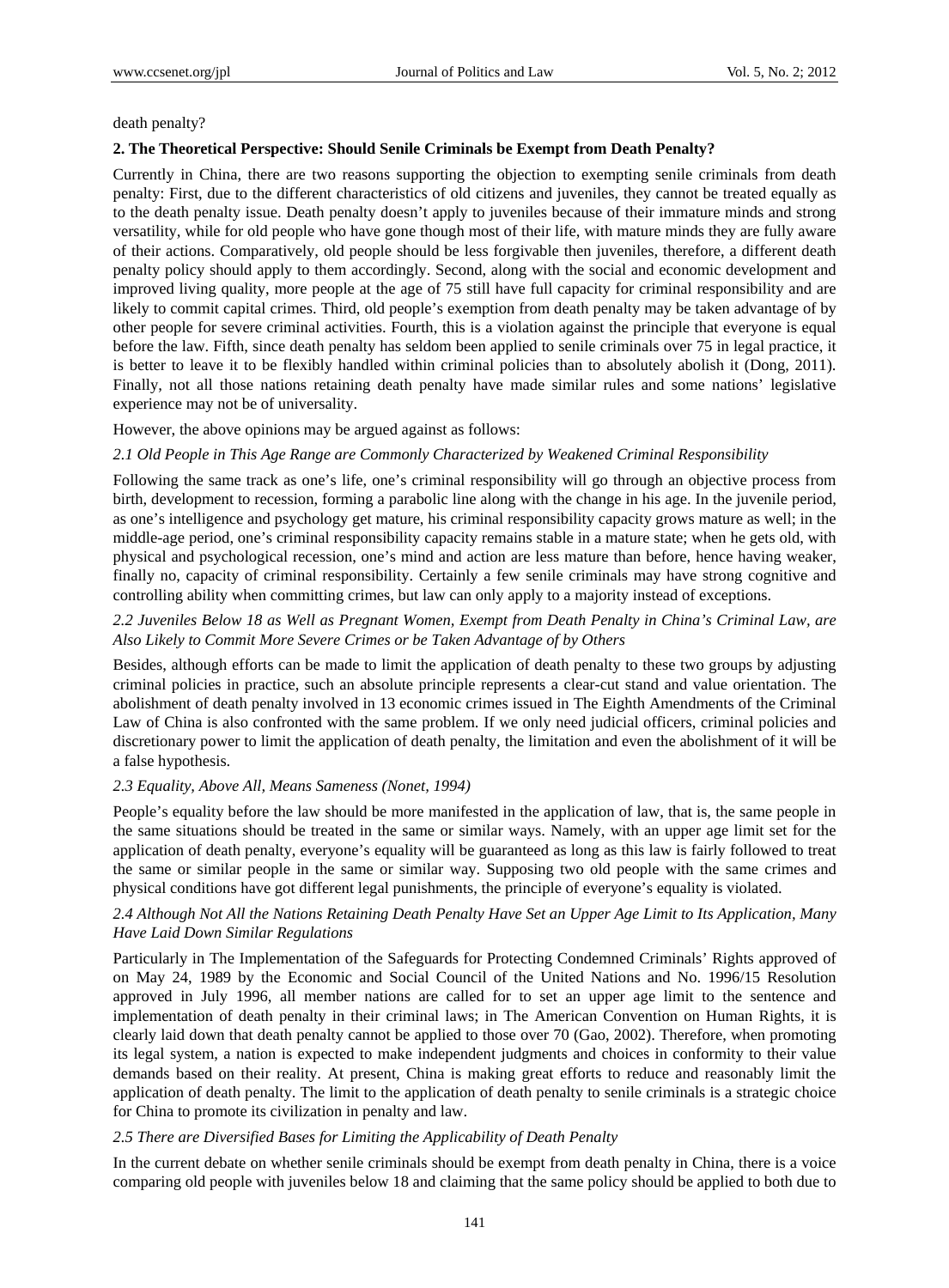the same reason that they both have incomplete capacity for criminal responsibility. However, such an explanation is not necessarily reasonable. According to China's current criminal law, people over 16 have full capacity for criminal responsibility. At least in law, criminals between 16 and 18 years old are regarded to have full capacity for criminal responsibility. Besides, there is even death penalty legally set for the criminals between 14 and 16 years old. That is, juveniles between 14 and 18 are basically of full capacity for criminal responsibility for capital crimes. Thus, the principle that no death penalty can be applied to juveniles shouldn't be explained only by the capacity for criminal responsibility in the legal sense but more by versatility and coordination of rights. First of all, juveniles still have a long way to go in his life. With time passing by, their rebellion against the society may fade away as their outlooks on life and value get into shape. They still have enough time and opportunity to get corrected and finally return to society. In spite of the possibility of their committing capital crimes again after 18 years old, such a chance must be left for these immature young men in a nation's criminal policies. Besides, other branch laws set 18 years old as the division between people with full capacity for action and people with limited capacity for action. Seen from the human rights system in law, juveniles below 18 have no access to many legal rights, therefore it is unfair to deprive them of the upmost right to live. The principle that no death penalty can be applied to pregnant women is not necessarily related to their capacity for responsibility and versatility. Their babies are innocent, so such a principle is based on human sympathy as well as avoids national right being turned into a killing tool. As a result, the reasons are diversified for the limitation of the applicability of death penalty.

## *2.6 The Purpose of Criminal Punishment Should be Taken into Consideration*

Whether it is necessary to apply death penalty to senile criminals should fall more into the category involving the purpose of punishment. Although the purpose to punish crimes and conduct justified retribution shouldn't be denied, modern criminal punishment should be more intended to prevent crimes. For senile criminals, a punishment against freedom can fully exert general and special preventive functions. In such a low-carbon era, a rational relationship of input and output should be taken into consideration when arranging criminal punishment. In order to accomplish the efficiency of criminal punishment, the frequency of employing it should be reduced as much as possible, which is also encouraged by the tolerance of our criminal law. In accordance with the economics and tolerance of criminal punishment, it is unnecessary to apply death penalty to senile criminals.

## *2.7 Chinese Previous Experience Should be Based on*

In nearly every dynasty in Chinese history, there were some regulations and corresponding conventions reflecting leniency in punishment on senile criminals. In the Western Zhou Dynasty, old people at or over 80 were exempt from criminal responsibility and death penalty. In the Tang and Yuan Dynasty, death penalty was not applied to old people over 90. According to The Criminal Law of Republic of China issued in 1928 and amended in 1935, criminals over 80 could not be sentenced to death or life imprisonment. Although there was no age limit in New China's criminal law, the policy of tempering justice with mercy is followed in legal practice (2010), according to which death penalty was seldom applied to senile criminals, hence laying a solid basis for a lenient punishment on senile criminals.

In a word, it is an advance in nomocracy and civilization to forbid applying death penalty to senile criminals above 75 years old as is reflected in The Eighth Amendments of the Criminal Law, which is in conformity to the policy of remaining death penalty but employing it in a cautious way adopted in China. This is in line with China's reality as well as global trends, hence endowing China's criminal law both with modern colors and traditional spirits.

### **3. The Technical Perspective: How to Exempt Senile Criminals from Death Penalty**

Several issues deserve attention concerning how to exempt senile criminals from death penalty: first comes a choice of the ways for judicial and legislative control. Some claim that regulation definitely laid down should give way to dynamic control about the application of death penalty to senile criminals with complicated situations in judicial practice taken into consideration. In this way, senile criminals can be exempt from death penalty in most cases, leaving room for exceptions. Second, supposing it is necessary to confirm this issue in legislation, how to define an upper age limit? What is the basis for the upper age limit of 75 stipulated in The Eighth Amendments of the Criminal Law and is it reasonable? Third, should all senile criminals be exempt from death penalty or some limitations should be attached? Fourth, is the exception reasonable of killing someone with particularly cruel means?

As to the above questions, the following are my opinions: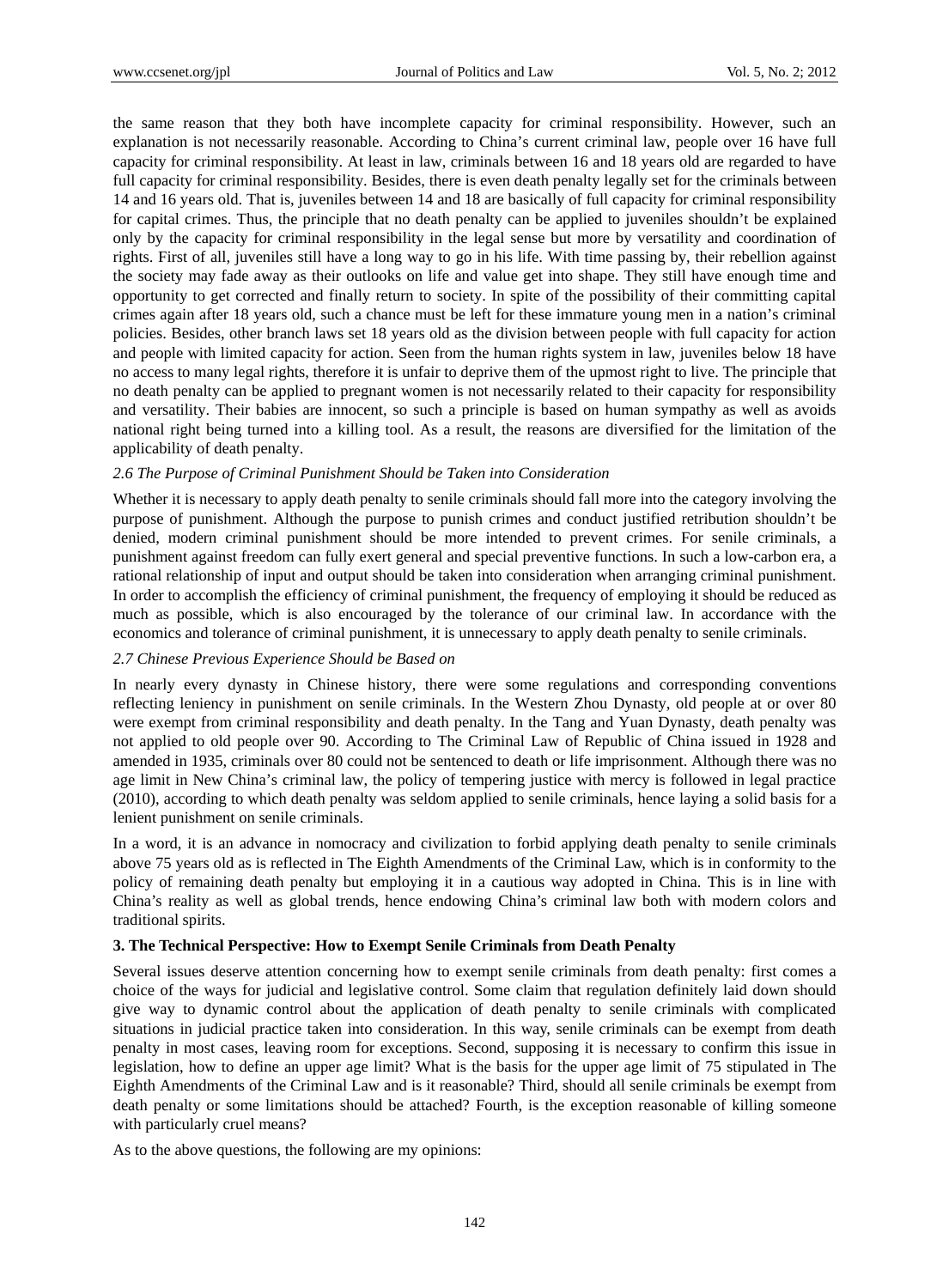### *3.1 Regulations Should be Stipulated Definitely in Legislation*

Currently, due to the absence of corresponding regulations and universal standards followed by judicial departments at different places and different levels, a lack of unity among crime, criminal responsibility and punishment tends to arise. If judicial interpretation is expected to standardize it, the principle that criminal punishment should be prescribed by law would be violated. With an acceptability of the rationalization and value orientation to exempt senile criminals from death penalty, legislative control is more beneficial to the consistency of legal application, hence making it easier to realize the initial intention of law system.

## *3.2 It is Ideal to Set the Upper Age Limit at 75 Years Old*

Seen from the existing legislative cases all over the world, the upper age limit covers a wide range including 60 (Mexico, Mongolia and so on), 65 (Russia, Kajakhstan and so on), 70 (Sudan, the Philippines and so on), 80 (Taiwan) and 90 (the Tang Dynasty and Yuan Dynasty). Currently in China, the average life span for male is 72 and for female is 74, doubling the number in 1940s. It is claimed by some scholars that the upper age limit to death penalty should be set at 70, lower than the average life span (Zhao, 2010). However, with the rise of the average life span as well as relevant historical tradition, maybe 75 is fit better for the current reality, hence easier to be accepted by people and more beneficial for the stability of law. Of course, more empirical supports will be needed in sociology, psychology, medicine and other fields before we define such an age limit.

# *3.3 Some Supplementary Limitations Should be Attached in Order to Guarantee the Balance Within the Criminal Law System*

A uniform pattern of no death penalty applied to senile criminals has been adopted in almost all instances of legislation. But I think some limitations should be laid down in the latest amendments to China's criminal law. The key doesn't really lie in the worry about how to severely punish some serious crimes with such a uniform article in our criminal law popular in some discussions, but in an issue of value orientation. Certainly, just like the case in juveniles and pregnant women, the risk of being illegally taken advantage of may be taken as well. What is really critical is that some additional limitations should be attached to ensure the balance within the criminal law system. Specifically, it is laid down in The Eighth Amendments of the Criminal Law that criminals over 75 may have their punishment mitigated or waived in the case of intentional crimes and should have their punishment mitigated or waived in the case of unintentional crimes. This rule hasn't attracted either much attention or dispute from the public. Comparatively, as for juvenile criminals below 18, it is laid down that those between 14 and 18 years old should have their punishment mitigated or waived. Obviously, the intensity of leniency seems different for the two groups. At least, it shows that, in the eye of the legislator, senile criminals are less forgivable than juvenile ones. On the premise of the acceptance of such a difference, it seems proper to add some limitations. Conversely, if a uniform pattern is believed to be applied to senile criminals, the relevant rule should be described as "criminals over 75 should have their punishment mitigated or waived". In addition, some additional limitations will enable this rule to be approved of in the game and compromise among different sides, hence promoting the limit to the application of death penalty as well as the rationalization and civilization of the whole criminal punishment system to the greatest degree in the current condition.

# *3.4 The Limitation Ruling Out the Situation When Particularly Cruel Means are Employed Should be Further Improved Due to its Irrationality*

First of all, it is positive to confine the application of death penalty to the crimes depriving people's life since it is a proper way to reflect justice with such a "negation of negation" only in such a life-to-life case. Besides, although it can be logically inferred that killing someone with particularly cruel means should fall into the category of intentional crimes, a definite confinement should be given in legislation. In addition, according to China's law, death penalty should be based on extremely severe crimes. When judging whether a crime is extremely severe or not, "particularly cruel means" is just one of the elements, therefore it is partial to be confined to this standard. Finally, it is hard to set standards for particularly cruel means, laying hidden problems for judicial operation which are unavoidable regardless of judicial interpretation. Consequently, this rule can be amended as "death penalty shouldn't be applied to those who are over 75 years old with an exception of intentional crimes which are extremely severe.

#### **References**

- The Supreme People's Court. (2010, February 8). *On the Implementation of the Criminal Policy of Tempering Justice with Mercy.* Retrieved from http://news.xinhuanet.com/legal/2010-02/10/content\_12960937.htm
- Dong, Yuting. (2011, September 8). It Should Be Discussed That No Death Penalty Is Applied to Senile Criminals over 75. *Chinese Social Sciences Today*